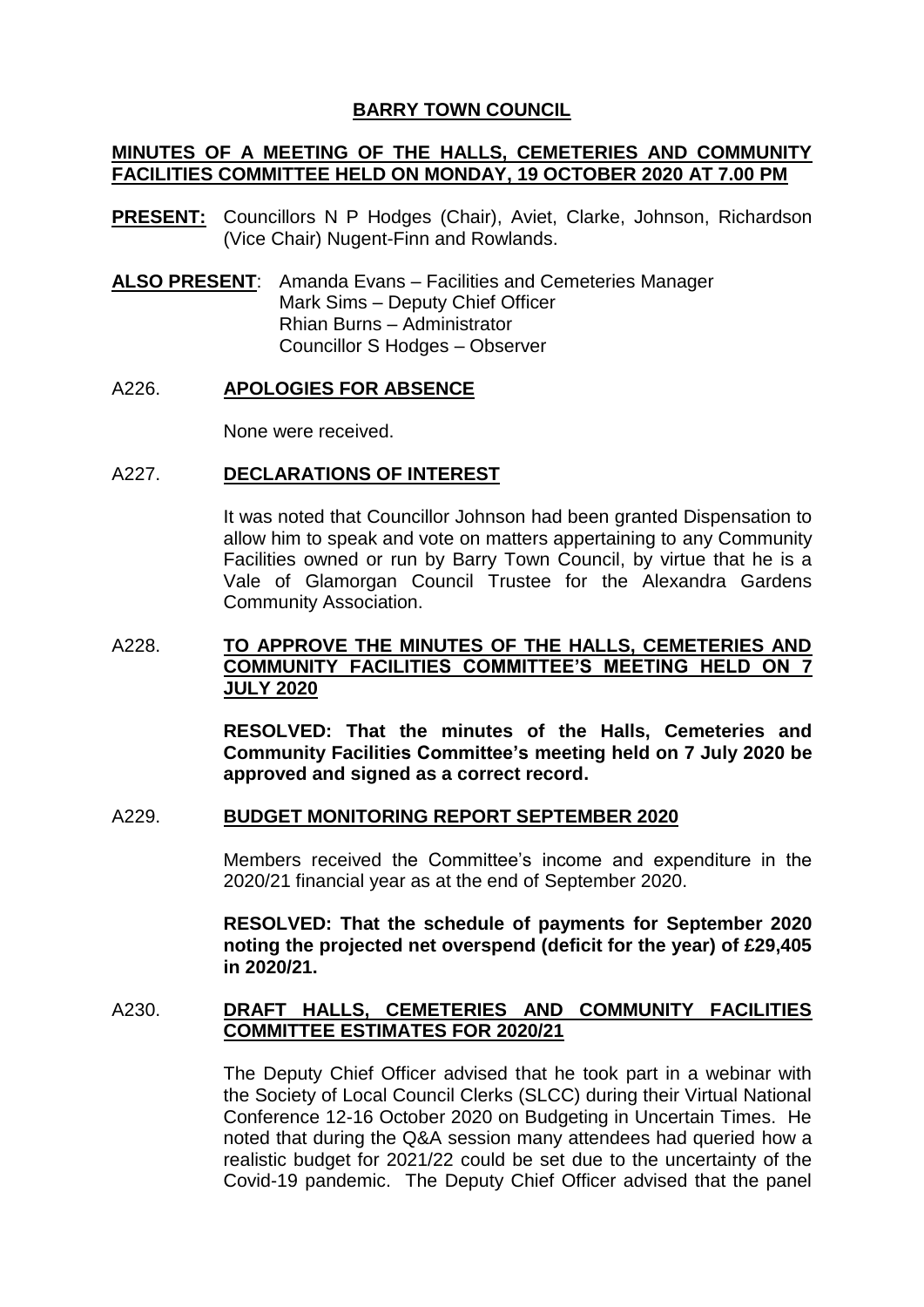had advised adopting a pragmatic approach and setting two budgets setting out best and worst case scenarios for income and expenditure.

Members received two draft budgets as advised by the SLCC panel.

The Deputy Chief Officer advised that he had included no new special projects had been included in either budget with only a modest increase in cemetery fees and charges applied. He further advised that provision had been included for continuing with the Cemetery Roads project (year 2) and the Replacement Benches at the Cemetery rolling programme.

Members agreed that the scenario for the 2021/22 financial year was difficult to estimate at this point and hoped a better understanding of the situation could be reached by early next year.

**RECOMMENDED: To the Finance, Policy and General Purposes Committee meeting being held on 16 November 2020 that both draft estimates as outlined below be considered for the 2021/22 financial year**

- **Budget 1 with no Covid-19 allowances being a Total Net Expenditure of £383,704 or**
- **Budget 2 – with Covid-19 allowances of £ 11,000 additional expenditure for enhanced use of / additional PPE & Cleaning and Sanitisation Materials plus a reduction of budgeted income of £28,096 resulting in a Total Net Expenditure of £422,800.**

## A231. **CEMETERY FEES AND CHARGES 2021/22**

Members reviewed and gave consideration to the cemetery fees and charges for the financial year 1 April 2021 to March 2022.

**RECOMMENDED: To the Meeting of the Finance, Policy and General Purposes Committee to be held on 16 November 2020 that an increase of 2.0% be made to the cemetery interment fees, exclusive rights of burial fees and memorial fees with NO increase to the other burial fees e.g. Babies Memorial Garden plaques, Garden of Remembrance plaques and Octagonal Planter plaques, Sanctum Panorama Columbaria, searches, duplicate deeds, transfer deeds, use of chapel etc.**

**RESOLVED: That the Vale of Glamorgan Council is advised of the proposed increase in the Porthkerry Cemetery fees and in particular the increase in the excavation charges (the excavation charge is a non-negotiable charge).**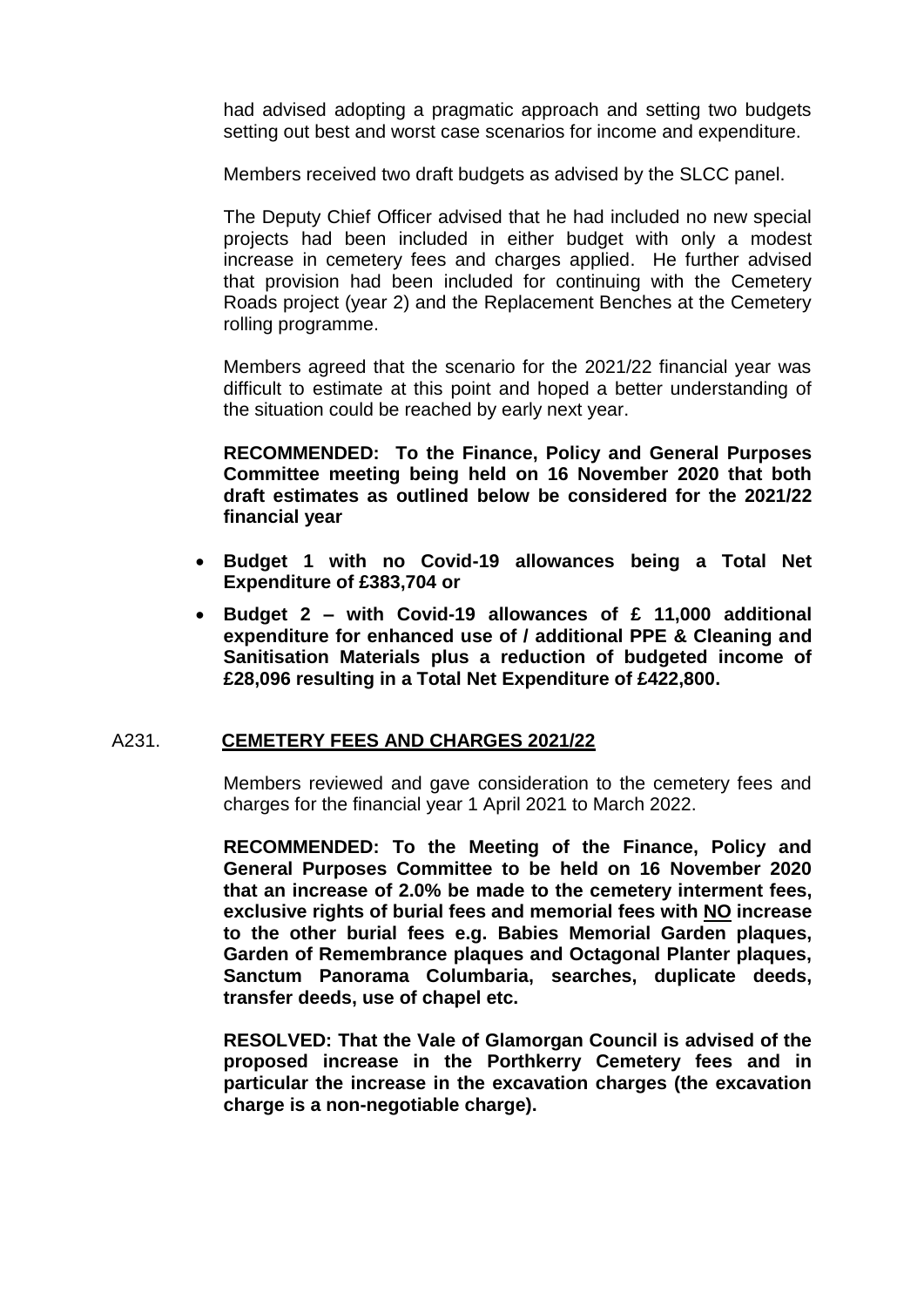# A232. **PIONEER HALL CHARGES 2021/22**

Members reviewed and gave consideration to the hire charges at, the Pioneer Hall for the financial year 1 April 2021 to March 2022 and agreed the implementation of charges for the newly finished Cemetery Approach Community Centre.

# **RECOMMENDED:**

- **1. To the Meeting of the Finance, Policy and General Purposes Committee to be held on 16 November 2020 that no increase be made to the prices at the Pioneer Hall thereby retaining the hourly charges as £10 per hour and £20 per hour respectively and the Children's Party package to £60.**
- 2. **To the Meeting of the Finance, Policy and General Purposes Committee to be held on 16 November 2020 that the same charges are applied for the Cemetery Approach Community Centre being £10 per hour for 8.00am – 5.00pm and £20 per hour for 5.00pm – 12 midnight (depending on times allowed as per agreement).**

**RESOLVED: That a price be considered at a later date relating to provision of children's party package once the cost of a bouncy castle and / or suitable play equipment is established.**

# A 233. **COVID-19**

Members received an update relating to what worked well and where improvements have been identified during the current pandemic. The Facilities and Cemetery Manager noted that there had been a number of lessons learned during the first phase of lockdown, that contingency planning could now benefit from. She noted the actions that had been identified and put in place.

Councillor Rowlands noted that he had received some complaints from members of the public regarding the closure of the cemetery. He advised that there was confusion regarding the roles of Barry Town Council and the Vale of Glamorgan Council with regards the cemetery. He also noted that there had been a lack of clarity in Welsh Government policy regarding the closure of the cemetery. He advised that he felt it was important to keep the cemetery open if possible during any future lockdown periods.

Councillor Johnson agreed with Councillor Rowlands and noted that it was important to balance the physical safety of the cemetery staff with the emotional needs of visitors. He added that it was important to notify the public that the cemetery would be remaining open through the two week 'Fire Break' period.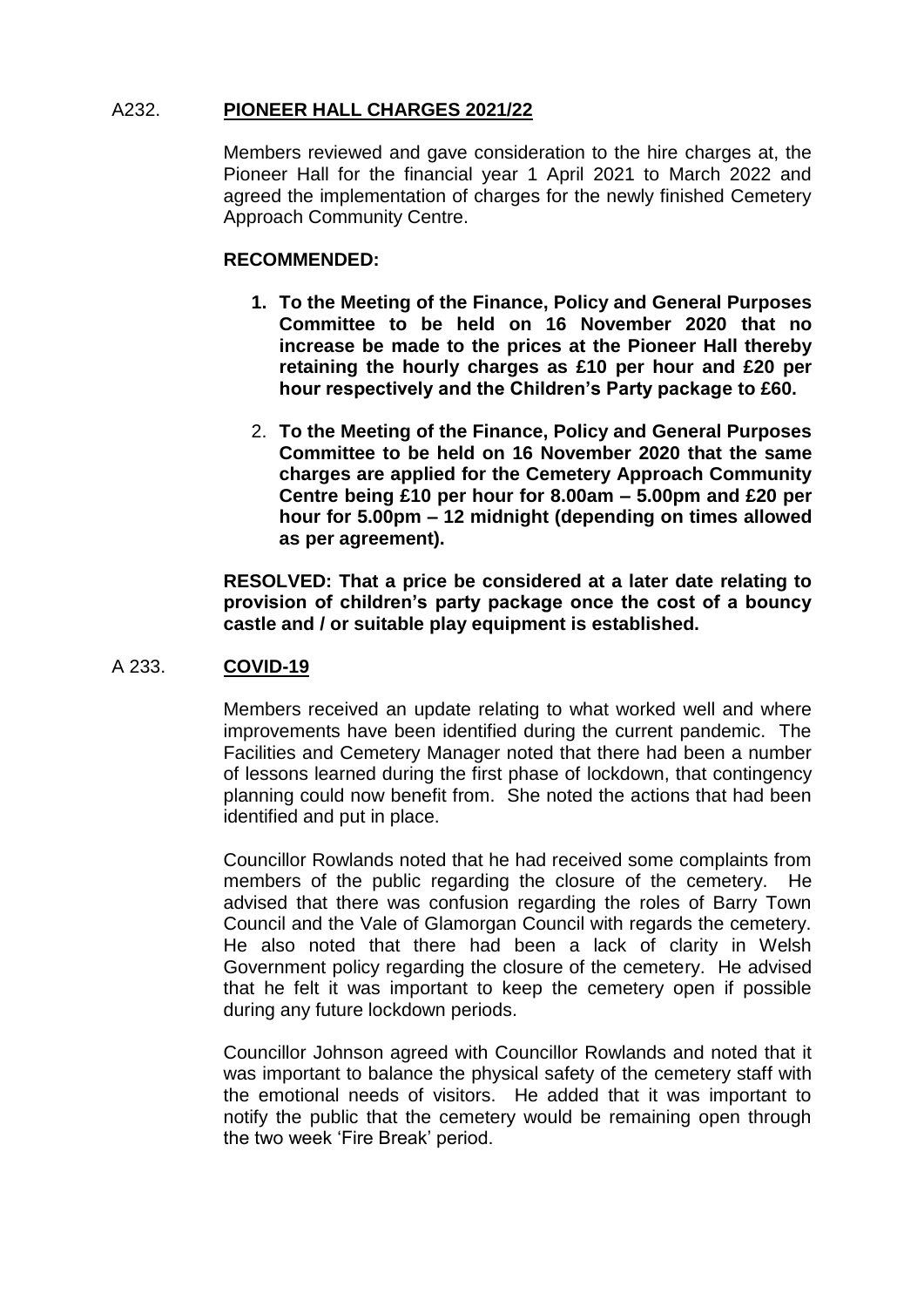The Facilities and Cemetery Manager advised that members of the public had already been in touch to query this and that a statement would be issued on social media to advise the continued opening of the Cemetery through the two week Fire break.

#### **RESOLVED: That the report be received and noted.**

## A234. **FACILITIES AND CEMETERIES UPDATE**

Members received an update on a number of ongoing projects and achievements at the cemetery and halls.

The Facilities and Cemeteries Manager advised that Merthyr Dyfan Cemetery had achieved Green Flag status and that it was hoped this could be achieved for Cemetery Approach Gardens. She also noted that it was hoped the Green Flag Heritage award would also be achieved. She also advised that the ICCM Charter for the Bereaved Bronze award had been achieved, noting an increase in points from 408 to 517 since 2019. She noted that the 14 points required to achieve Silver status in 2021 had been identified and work was underway to ensure these measures were in place.

The Facilities and Cemeteries Manager advised that the tree consultation would continue until the end of October. She noted that drop in sessions had taken place for members of the public to share their views. She also noted that all of the responses submitted thus far had been in favour of removal of the trees on the proviso that the boundary be replanted with native trees.

Councillor Rowlands advised that he and Councillor Bailey had spoken to a number of residents of St Andrews Road who were unable to obtain buildings insurance for their homes due to the proximity and size of the trees.

Councillor Richardson noted that she felt it was important to advertise that this Council was fully committed to the replanting scheme.

Members agreed that the proper process for public consultation on the trees had been taken.

The Cemeteries and Facilities Manager advised members of the other ongoing projects taking place at Merthyr Dyfan Cemetery.

Councillor Johnson requested an update on the bees. The Cemeteries and Facilities Manager advised that the bees would soon be going into hibernation and that she would provide members with an update in the spring.

**RESOLVED: That the report be received and noted.**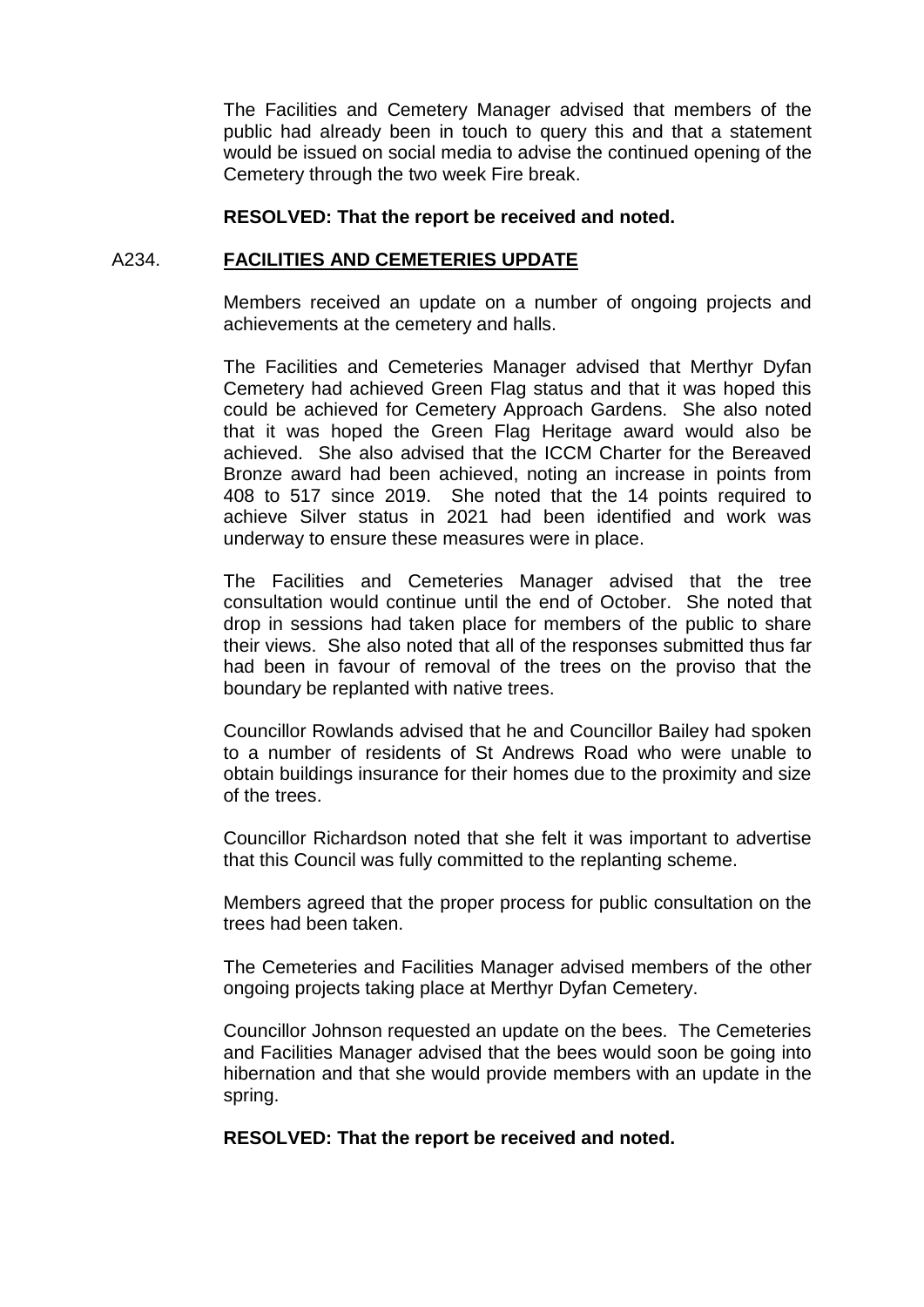## A 235. **TRANSFER OF EXCLUSIVE RIGHT OF BURIAL (1163-1193 INCLUSIVE)**

**RESOLVED: That in accordance with Standing Order 27(a), authority be given for the Council's Common Seal to be applied to Transfer Deeds numbered 1163 - 1193 inclusive, granting the transfer of Exclusive Right of Burial to those named on each transfer request.** 

## A 236. **GRANTS OF EXCLUSIVE RIGHT OF BURIAL (13742 – 13779 INCLUSIVE)**

**RESOLVED: That in accordance with Standing Order 27(a), authority be given for the Council's Common Seal to be applied to Deeds of Exclusive Right of Burial numbered 13742 - 13779 inclusive, granting the transfer of Exclusive Right of Burial to those named on each transfer request.** 

#### A 237. **DATE OF NEXT MEETING**

**RESOLVED: The next meeting of the Halls, Cemeteries & Community Facilities Committee is scheduled for 11 January 2021.**

#### A 238. **EXCLUSION OF THE PRESS AND PUBLIC**

**RESOLVED: In accordance with section 1(2) of the Public Bodies (Admission to Meetings) Act 1960, in view of the confidential nature of the business about to be transacted, it is advisable in the public interest that the press and public are excluded from the remainder of the meeting.**

#### A239. **CEMETERY**

#### **a. Grave Matters**

Members were provided with an appeal that has come through from a company called "Grave Matters" in order that they may continue to operate within the cemetery.

#### **RESOLVED: That the Facilities and Cemeteries Manager contact Grave Matters to advise that they are not able to use a strimmer at either Merthyr Dyfan or Porthkerry Cemetery.**

#### **b. Ground Conditions**

The Cemeteries and Facilities Manager advised members that the Cemetery Team had outlined an issue with using NN section for three depth graves. She noted that a different section had been identified where three depth burials could take place had been identified.